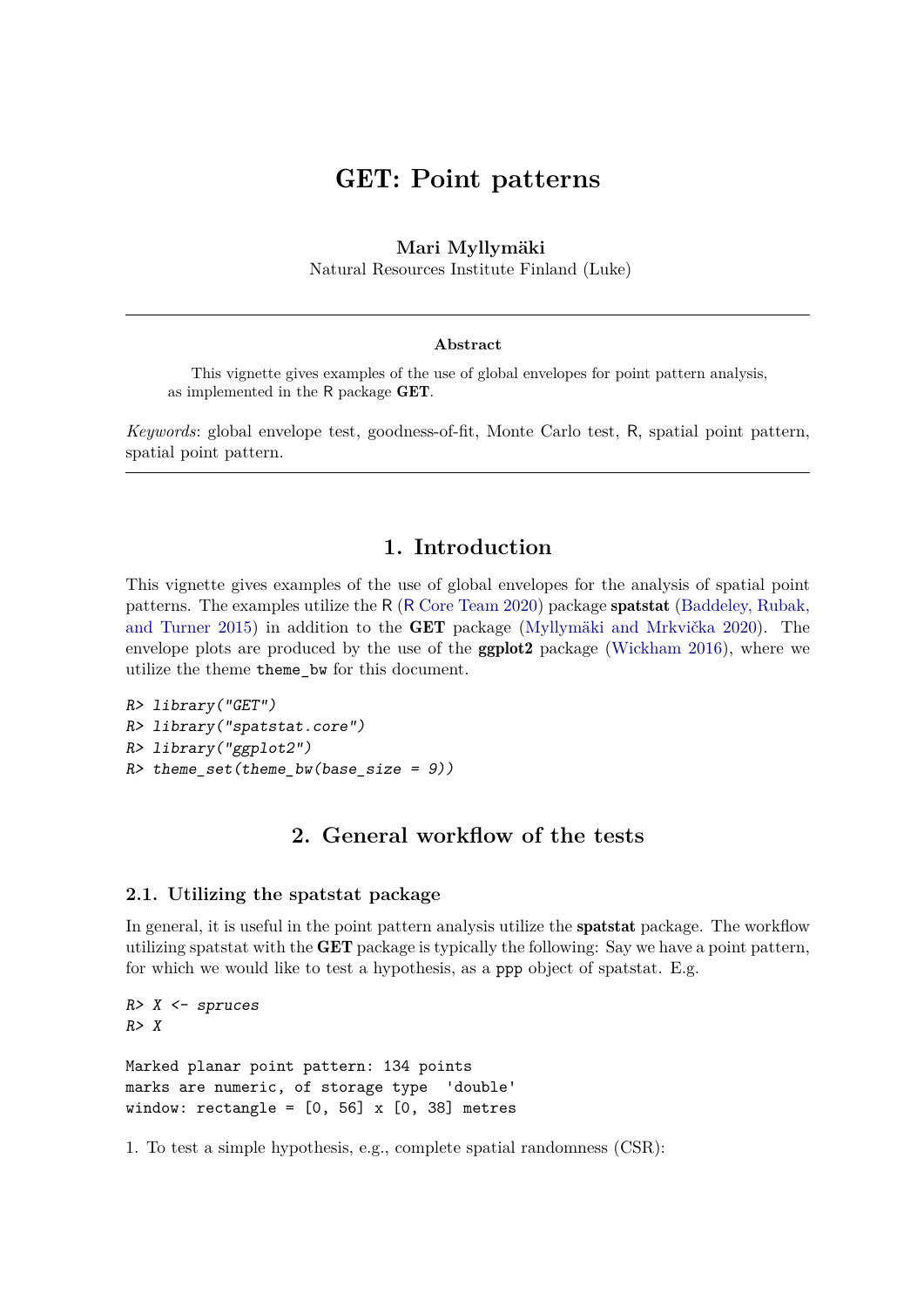• Use the function envelope of spatstat to create nsim simulations under CSR and to calculate the functions you want. Important: use the option savefuns=TRUE and specify the number of simulations nsim. See the help documentation in the spatstat package for possible test functions (if the argument fun is not given, the function Kest() is used, i.e. an estimator of the *K*-function).

Making 999 simulations of CSR and estimating *K*-function for each of them and data (the argument simulate specifies how to perform simulations under CSR):

```
R> env <- envelope(X, nsim=1999, savefuns=TRUE,
+ simulate=expression(runifpoint(ex=X)),
+ verbose=FALSE)
```
• Perform the test

```
R> res <- global_envelope_test(env)
```
• Plot the result

```
R> plot(res)
```


- 2. To test a goodness-of-fit of a parametric model (composite hypothesis case):
	- Fit the model to your data by means of the function ppm() or kppm() of spatstat. See the help documentation for possible models.
	- Use the function GET.composite() to create nsim simulations from the fitted model, to calculate the functions you want, and to make an adjusted global envelope test. See the example below.
	- Plot the result.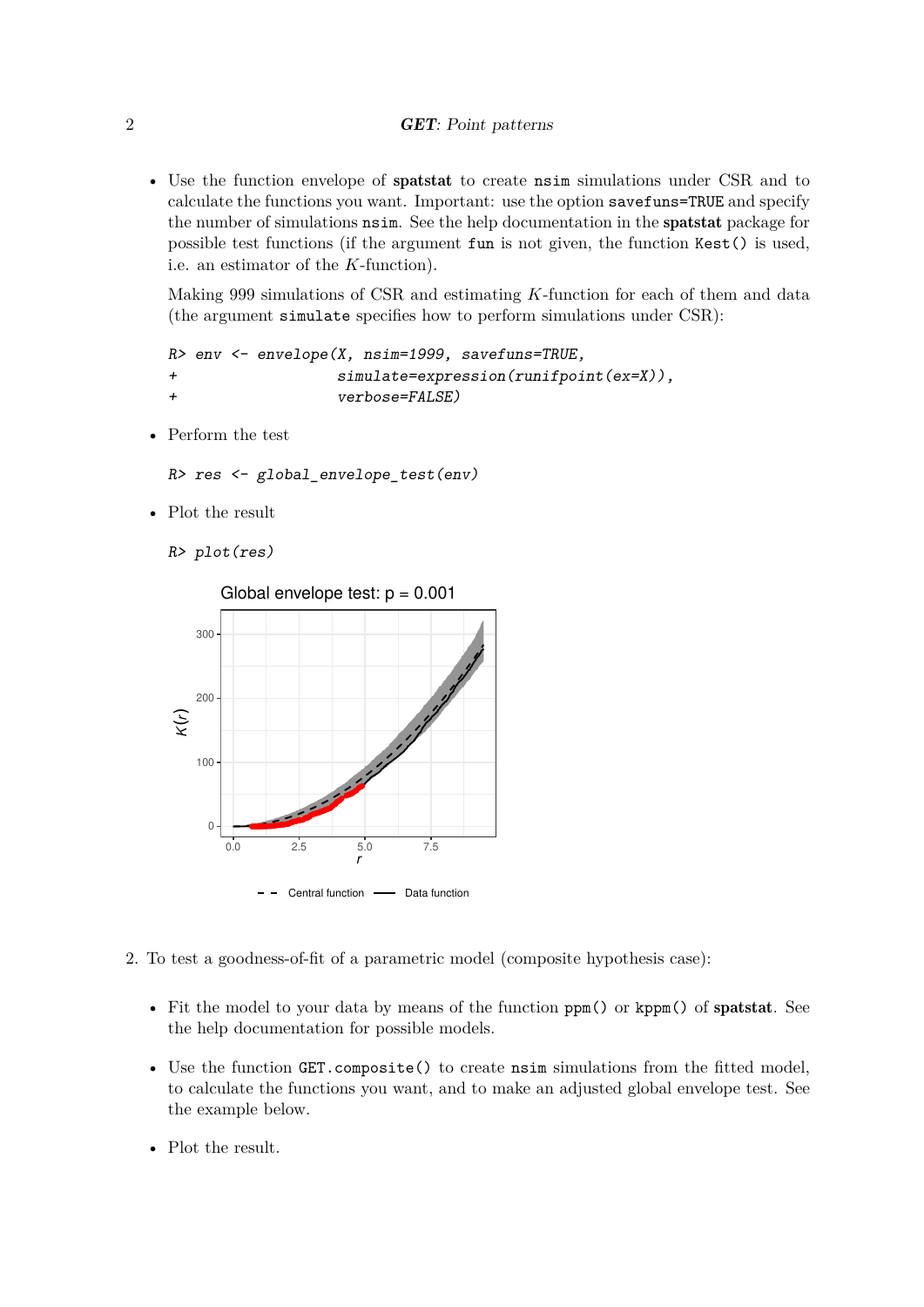More detailed examples are given below.

### **2.2. The workflow when using your own programs for simulations**

- (Fit the model and) Create *s* simulations from the (fitted) null model.
- Calculate the functions  $T_1(r), T_2(r), \ldots, T_{s+1}(r)$ .
- Use create\_curve\_set() to create a curve\_set object from the functions  $T_i(r)$ ,  $i =$  $1, \ldots, s + 1.$
- Perform the test and plot the result

See example in the help file of the global envelope test() function.

## **3. Testing simple hypotheses**

#### **3.1. Testing complete spatial randomness (CSR)**

Let us illustrate the CSR for the spruces data set from the R library spatstat.

```
R> X <- unmark(spruces)
R > par(mfrow = c(1,1), mgp = c(0, 0, 0), marr = c(0, 0, 0, 0))R> plot(X, main = "")
```


Below the function envelope() of the spatstat package is used to generate point patterns under CSR (specified in the argument simulate) and to calculate the centred *L*-functions (specified below by the arguments fun, correction and transform), which are used here as the test functions.

```
R> nsim <- 1999 # Number of simulations
R > env <- envelope(X, fun = "Lest", nsim = nsim,
     savefuns = TRUE, # save the functions
```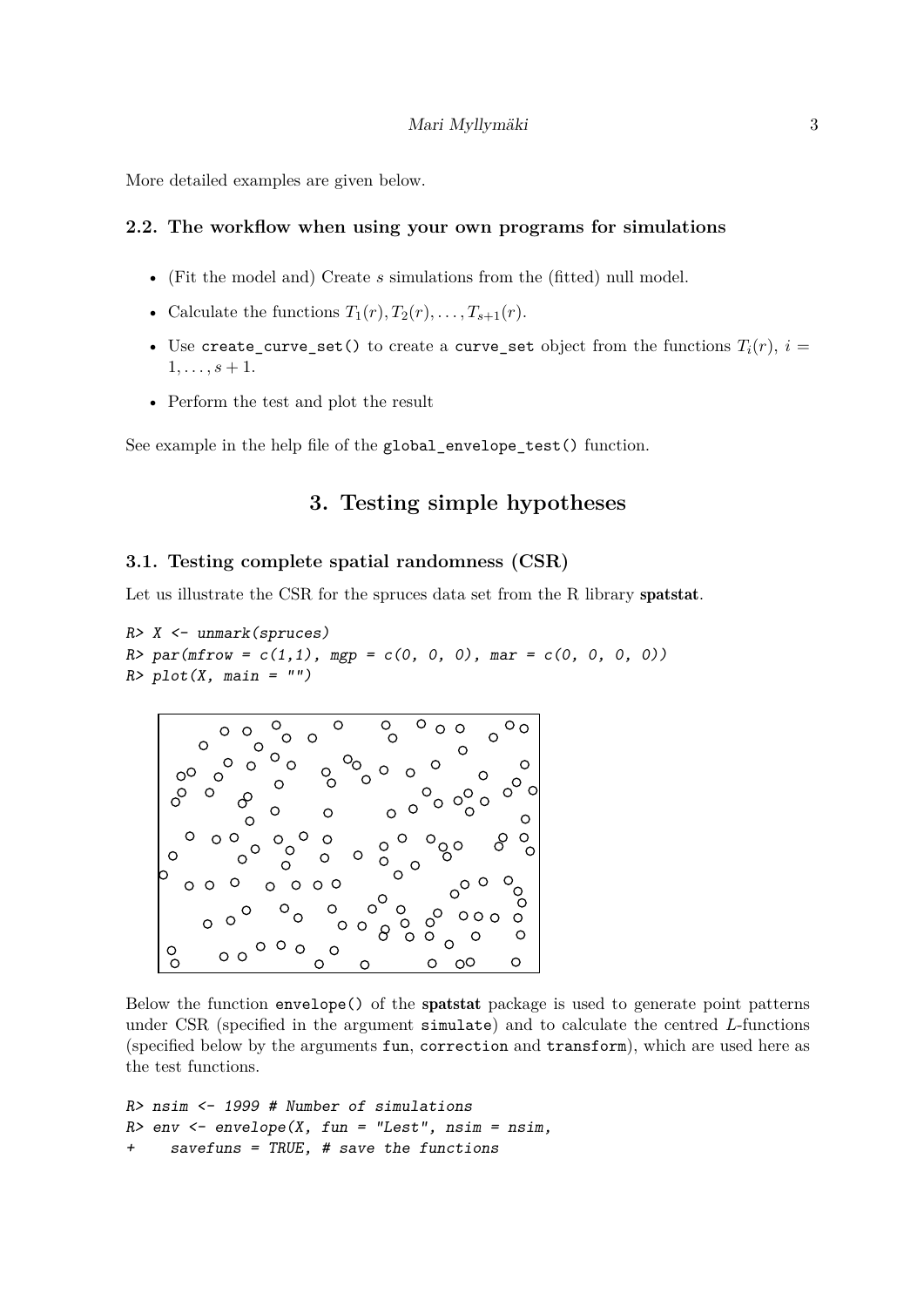```
+ correction = "translate", # edge correction for L
+ transform = expression(.-r), # centering
    simulate = expression(runifpoint(ex = X)), # Simulate CSR
     verbose = FALSE)R> res <- global_envelope_test(env, type = "erl")
R> plot(res)
```




It is possible to cut the functions to an interval of distances  $[r_{\min}, r_{\max}]$  (at the same time creating a curve\_set from env) and perform the test on the functions on this interval only:

```
R> cset \leq crop_curves(env, r_min = 1, r_max = 7)
R> # Do the rank envelope test (erl)
R> res <- global_envelope_test(cset, type = "erl")
R> plot(res) + ylab(expression(italic(hat(L)(r)-r)))
```
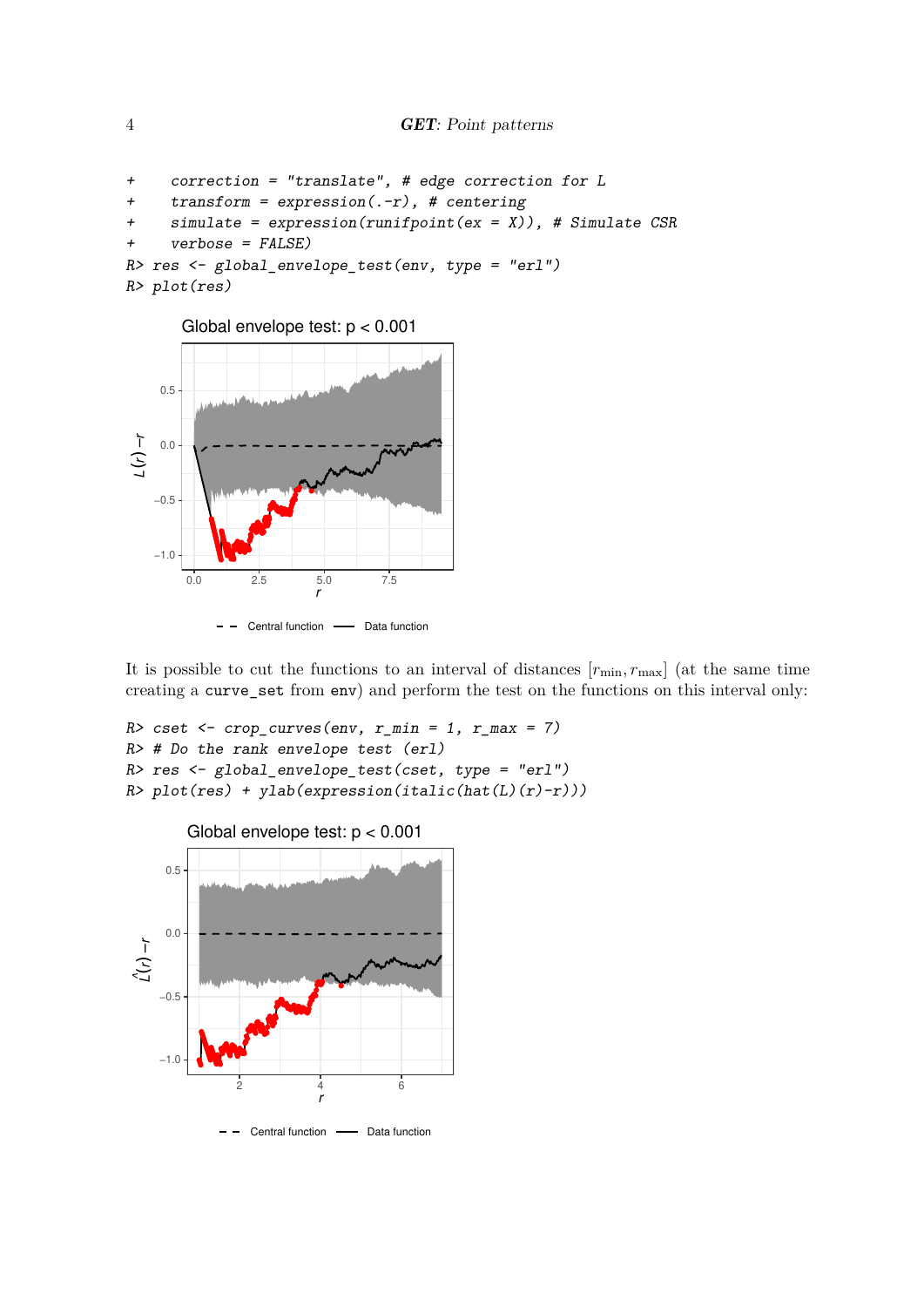### **3.2. Testing random labeling of marks**

Let now the studied marked point pattern be the spruces data with marks:

```
R> mpp <- spruces
R > par(mfrow=c(1,1), mp=c(0, 0, 0), mar=c(0, 0, 0, 0))R> plot(mpp, main = "")
```


As in the CSR test, to perform the test of random labelling hypothesis, first the envelope() function of **spatstat** can be used to generate simulations and calculate the test function  $T(r)$ for the data pattern (mpp) and each simulation. Below the estimator of the mark-weighted *L*-function,  $L_{mm}(r)$ , with translational edge correction is used as the test function. The argument simulate specifies the simulations under the random labeling, i.e., simple permutation of the marks.

```
R> nsim <- 1999 # Number of simulations
R> env <- envelope(mpp, fun = Kmark, nsim = nsim, f = function(m1, m2) { m1*m2},
+ correction = "translate", returnL = TRUE,
+ simulate = expression(rlabel(mpp, permute = TRUE)), # Permute the marks
+ savefuns = TRUE, # Save the functions
+ verbose = FALSE)
```
Thereafter, the curves can be cropped to the desired *r*-interval and centered by the mean of the simulated functions for better visualization, before making the test.

```
R> # Crop curves to desired r-interval
R> curve_set <- crop_curves(env, r_min = 1.5, r_max = 9.5)
R> # Center the functions, i.e. take \hat{L}_mm(r)-the mean of simulated functions.
R> curve_set <- residual(curve_set)
R> # The global envelope test
R> res <- global_envelope_test(curve_set)
R> plot(res) + ylab(expression(italic(L[mm](r)-L(r))))
```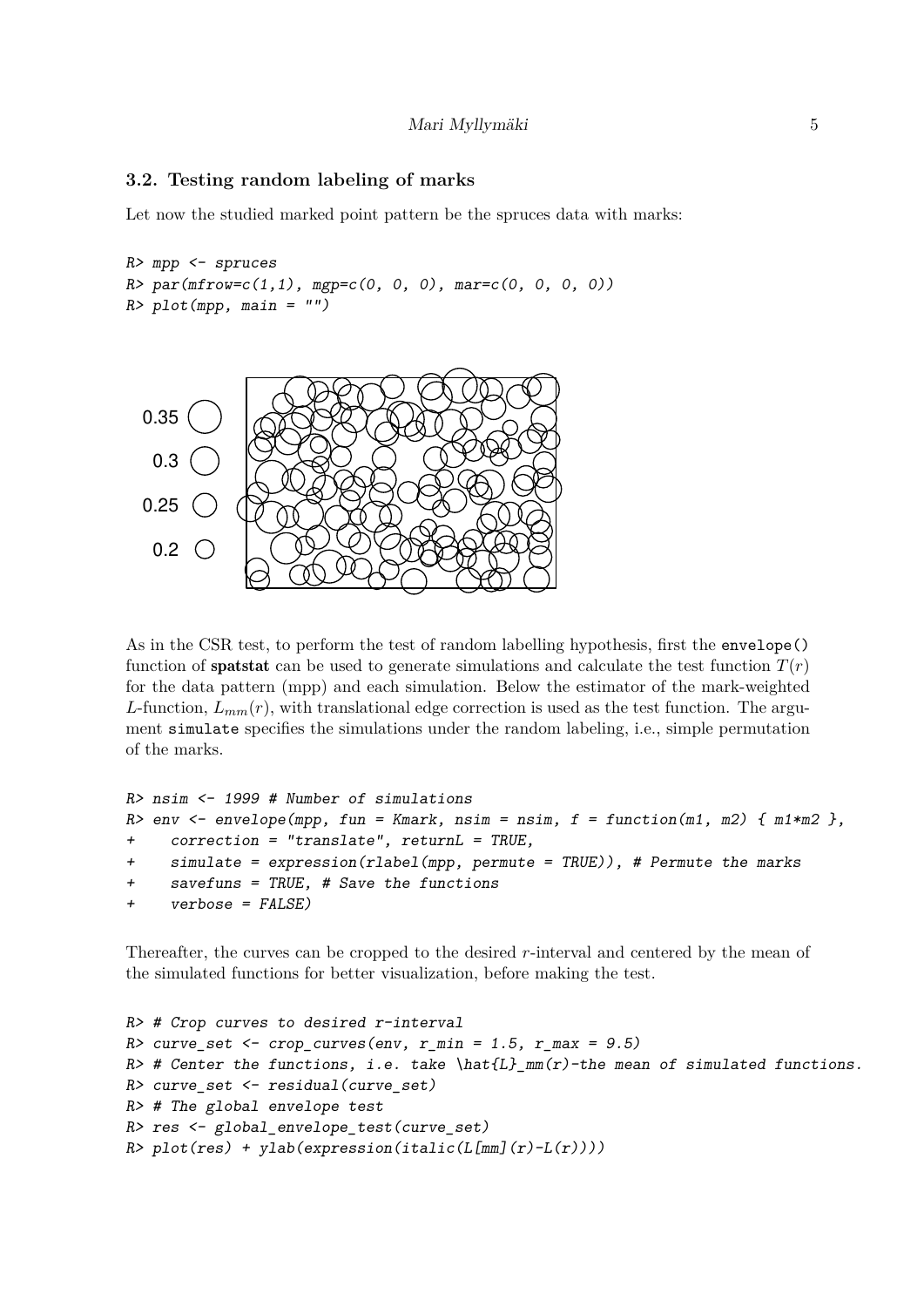

### **3.3. A combined global envelope test**

Sometimes it may be desired to base the test on several test functions [\(Mrkvička, Myllymäki,](#page-16-1) [and Hahn 2017\)](#page-16-1). Below it is illustrated how the CSR can be tested simultaneously by means of *L*, *F*, *G* and *J* functions for the saplings data set available in the GET library. First some setup:

```
R> data(saplings)
R > X \leftarrow as.ppp(saplings, W = square(75))R> nsim <- 499 # Number of simulations
R> # Specify distances for different test functions
R> n <- 500 # the number of r-values
R> rmin <- 0; rmax <- 20; rstep <- (rmax-rmin)/nR> rminJ <- 0; rmaxJ <- 8; rstepJ <- (rmaxJ-rminJ)/n
R> r <- seq(0, rmax, by = rstep) # r-distances for Lest
R> rJ <- seq(0, rmaxJ, by = rstepJ) # r-distances for Fest, Gest, Jest
```
Then perform simulations of CSR and calculate the *L*-functions saving the simulated patterns and functions:

```
R > env\_L \leftarrow envelope(X, nsim = nsim,simulate = expression(runifpoint(ex = X)),+ fun = "Lest", correction = "translate",
+ transform = expression(.-r), # Take the L(r)-r function instead of L(r)+ r = r, # Specify the distance vector
+ savefuns = TRUE, \qquad # Save the estimated functions
+ savepatterns = TRUE, # Save the simulated patterns
+ verbose = FALSE)
R> # The simulations can be obtained from the returned object:
R> simulations <- attr(env_L, "simpatterns")
```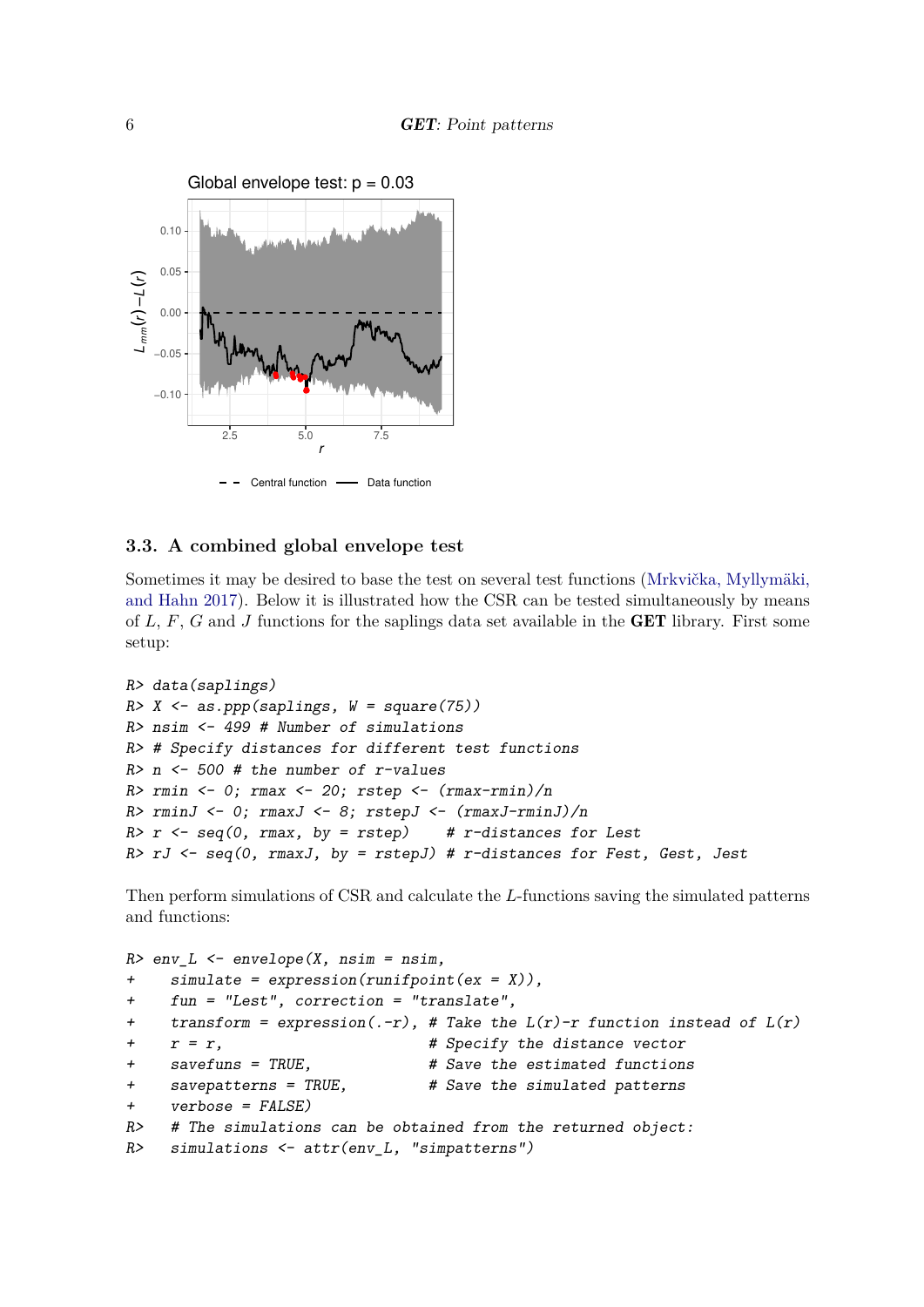And then the other test functions *F*, *G*, *J* should be calculated for each simulated pattern:

```
R env F <- envelope(X, nsim = nsim,
+ simulate = simulations,
+ fun = "Fest", correction = "Kaplan", r = rJ,
+ savefuns = TRUE, verbose = FALSE)
R > env_G < - envelope(X, nsim = nsim,
+ simulate = simulations,
+ fun = "Gest", correction = "km", r = rJ,
+ savefuns = TRUE, verbose = FALSE)
R> env_J \leftarrow envelope(X, nsim = nsim,+ simulate = simulations,
+ fun = "Jest", correction = "none", r = rJ,
+ savefuns = TRUE, verbose = FALSE)
```
All the curves can then be cropped to the desired r-interval *I*, if needed,

```
R> curve_set_L <- crop_curves(env_L, r_min = rmin, r_max = rmax)
R> curve_set_F <- crop_curves(env_F, r_min = rminJ, r_max = rmaxJ)
R> curve_set_G <- crop_curves(env_G, r_min = rminJ, r_max = rmaxJ)
R> curve_set_J <- crop_curves(env_J, r_min = rminJ, r_max = rmaxJ)
```
and finally the combined global envelope calculated and plotted

```
R> res_combined \leq global_envelope_test(curve_sets = list(curve_set_L, curve_set_F,
+ curve_set_G, curve_set_J))
R> plot(res_combined, labels = c("L(r)-r", "F(r)", "G(r)", "J(r)"))
```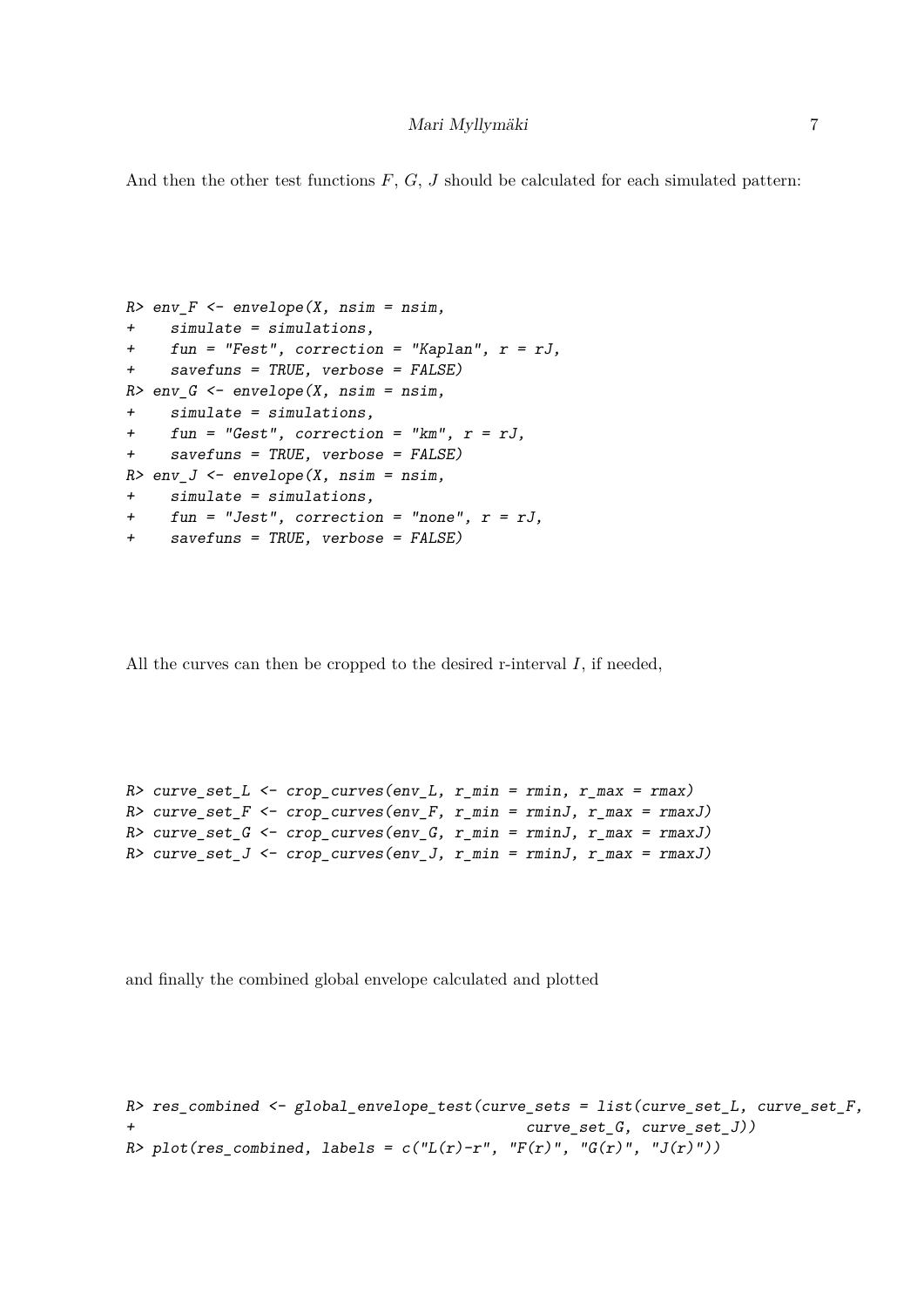

## **4. A one-stage goodness-of-fit test (typically conservative!)**

It is possible to perform a one-stage goodness-of-fit test for point process models as follows, accepting that the test may be conservative (or liberal). In literature, it has been recommended that the tests may be used if the test function is not closely related to the estimation procedure that was used to fit the model. However, GET.composite() can be used for adjusted tests, see the help file of this function and an example below.

```
R> X <- unmark(spruces)
R> # Minimum distance between points in the pattern
R> min(mdist(X))[1] 1.044031
R \neq Fit a model
R> fittedmodel \leq ppm(X, interaction = Hardcore(hc = 1)) # Hardcore process
```
Simulating Gibbs process by envelope() is slow, because it uses an MCMC algorithm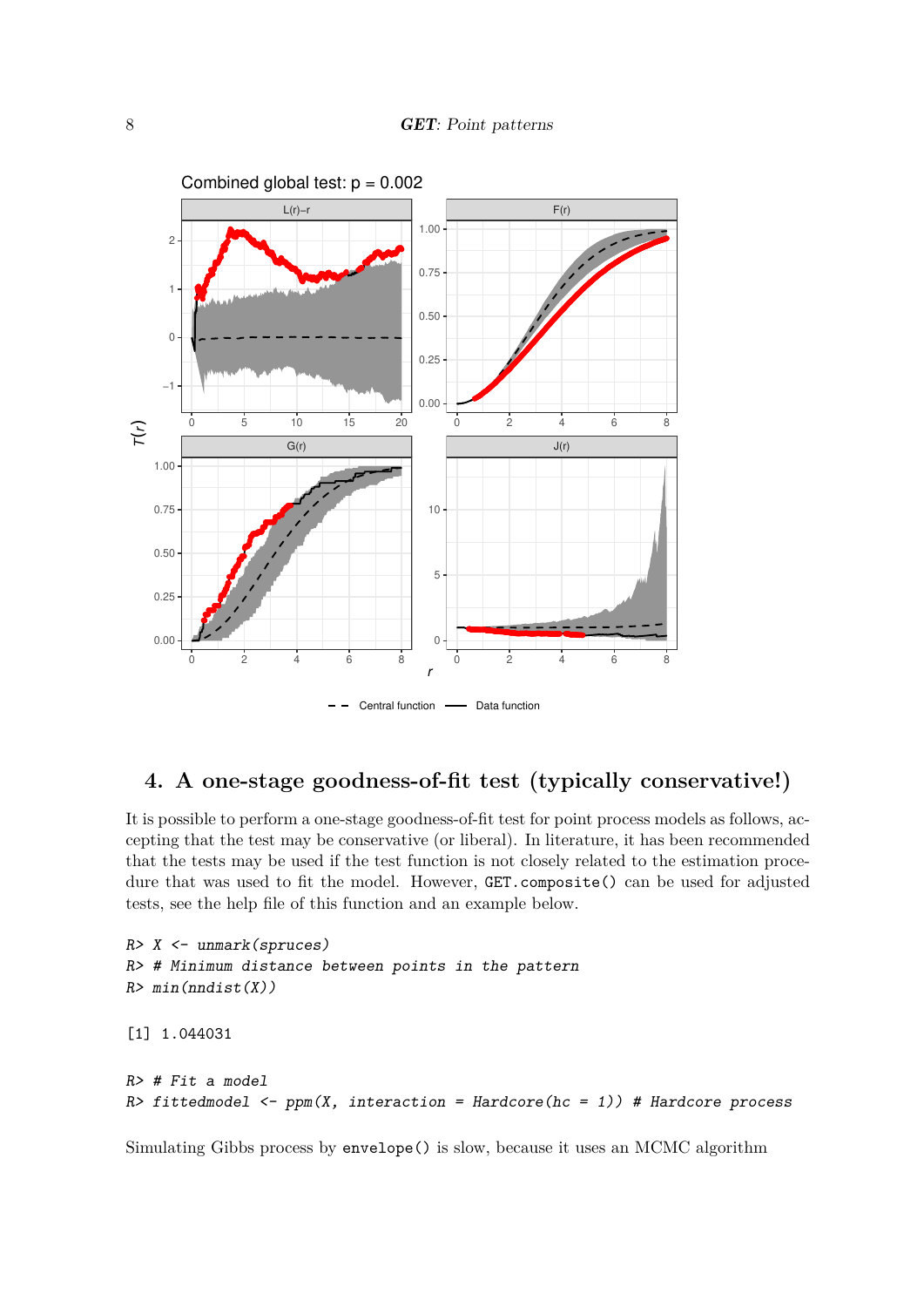```
R> #env <- envelope(fittedmodel, fun = "Jest", nsim = 999, savefuns = TRUE,
R \neq \neq \neq \neq \neq \neq \neq \neq \neq \neq \neq \neq \neq \neq \neq \neq \neq \neq \neq \neq \neq \neq \neq \neq \neq \neq \neq \neq \neq \neq \neq \neq \neq \neq \neq \neq
```
Using direct algorihm can be faster, because the perfect simulation is used here. Therefore, in the following we utilize the function rHardcore():

```
R> simulations <- NULL
R> nsim <- 999 # Number of simulations
R> for(i in 1:nsim) {
+ simulations[[j]] <- rHardcore(beta = exp(fittedmodel$coef[1]),
+ R = fittedmodel$interaction$par$hc,
+ W = X\window)
+ }
R > env_HC <- envelope(X, simulate = simulations, fun = "Jest",
    nsim = length(simulations),
+ savefuns = TRUE, correction = "none",
+ r = \text{seq}(0, 4, \text{length} = 500),
+ verbose = FALSE)
R> curve_set <- crop_curves(env_HC, r_min = 1, r_max = 3.5)
R> res_HC <- global_envelope_test(curve_set, type = "erl")
R> plot(res_HC) + ylab(expression(italic(J(r))))
```


Note: Conditioning the Gibbs hard-core model on the number of points, the only parameter in the hard-core model is the hard-core distance. It is possible to fix the hard-core distance, e.g. to the minimum distance between two points in the data, and then the test of the hardcore model with fixed hard-core distance is simple (no parameters involved), and thus exact. This example is given in [Myllymäki, Mrkvička, Grabarnik, Seijo, and Hahn](#page-17-3) [\(2017\)](#page-17-3) and it is possible to prepare simulations for this case utilizing the function rmh() of the spatstat package. In the above example conditioning on the number of points was not employed.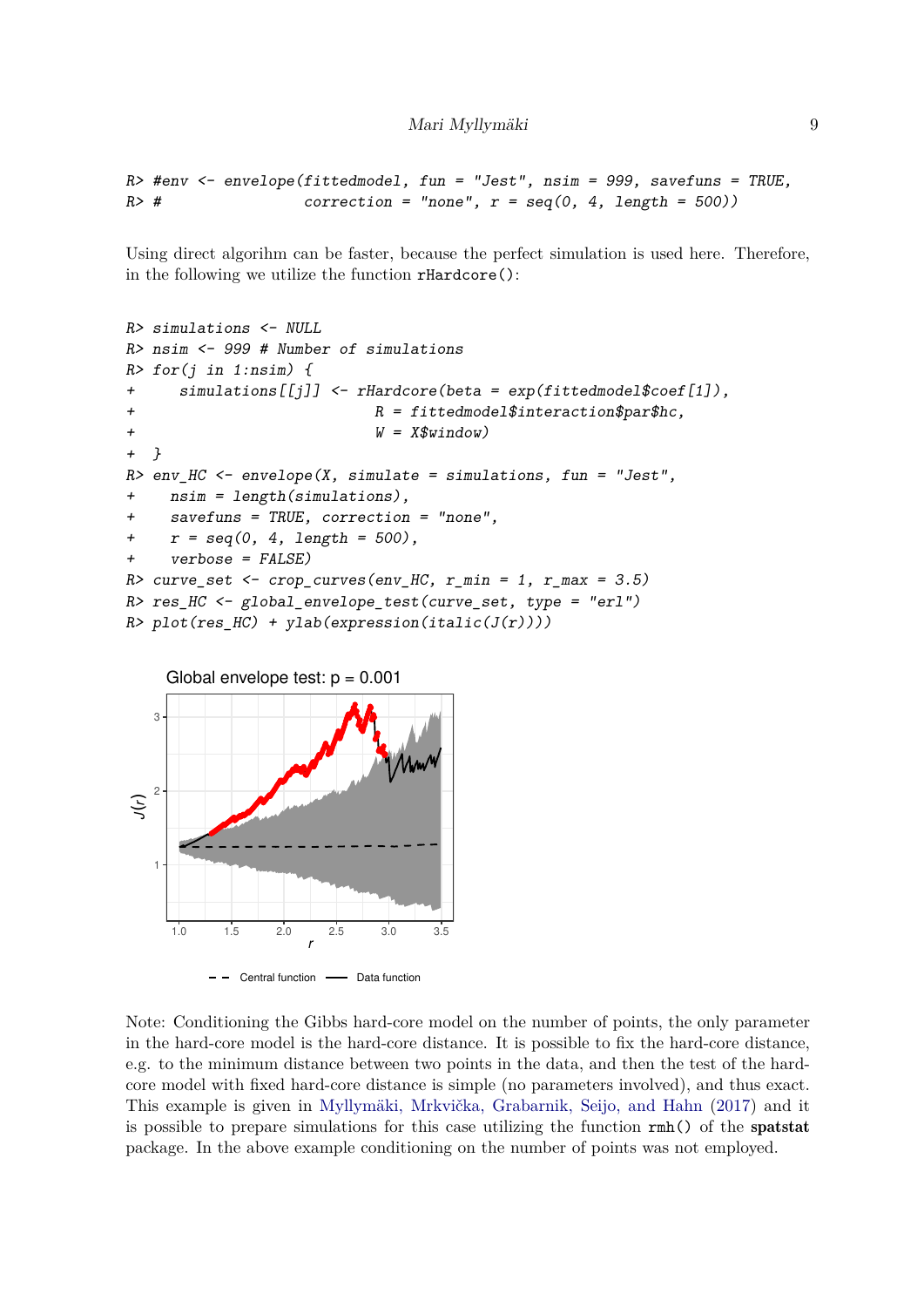## **5. Adjusted global envelope test for composite hypotheses**

Let us test the fit of a Matern cluster process for the sapling data as an example of a composite hypothesis test. The adjusted test of the GET package is described in Section 2.3 of [Myllymäki](#page-17-1) [and Mrkvička](#page-17-1) [\(2020\)](#page-17-1). The procedure was suggested by [Baddeley, Hardegen, Lawrence, Milne,](#page-16-2) [Nair, and Rakshit](#page-16-2) [\(2017\)](#page-16-2) and extended for global envelopes in [Myllymäki and Mrkvička](#page-17-1) [\(2020\)](#page-17-1).

```
R> data(saplings)
R> saplings \leq as.ppp(saplings, W = square(75))
R > par(mfrow = c(1,1), mgp = c(0, 0, 0), mar = c(0, 0, 0, 0))R> plot(saplings, main = "")
```


First define the *r*-distances and number of simulations. Here we set the number of simulations just to 19, for fast exploration of the code, but for serious analysis we recommend at least 499 simulations.

```
R> rmin <- 0.3; rmax <- 10; rstep <- (rmax-rmin)/500
R > r <- seq(0, rmax, by = rstep)
R> nsim <- 19 # Increase nsim for serious analysis!
```
The Matern cluster process can be fitted to the pattern using the ppm() function of spatstat. This utilizes minimum contrast estimation with the *K*-function. Then the adjusted global area rank envelope test can be performed using the function GET.composite(). Below we use the centred  $L(r)$  function as the test function. The argument type specifies the global envelope test, see the help file of the global\_envelope\_test() function.

```
R> M1 <- kppm(saplings~1, clusters = "MatClust", statistic = "K")
R> adjenvL <- GET.composite(X = M1, nsim = nsim,
+ testfuns = list(L = list(fun="Lest", correction = "translate",
          transform = expression(.-r), r = r)), # passed to envelope
+ type = "area", r_min = rmin, r_max = rmax, verbose = FALSE)
R> plot(adjenvL)
```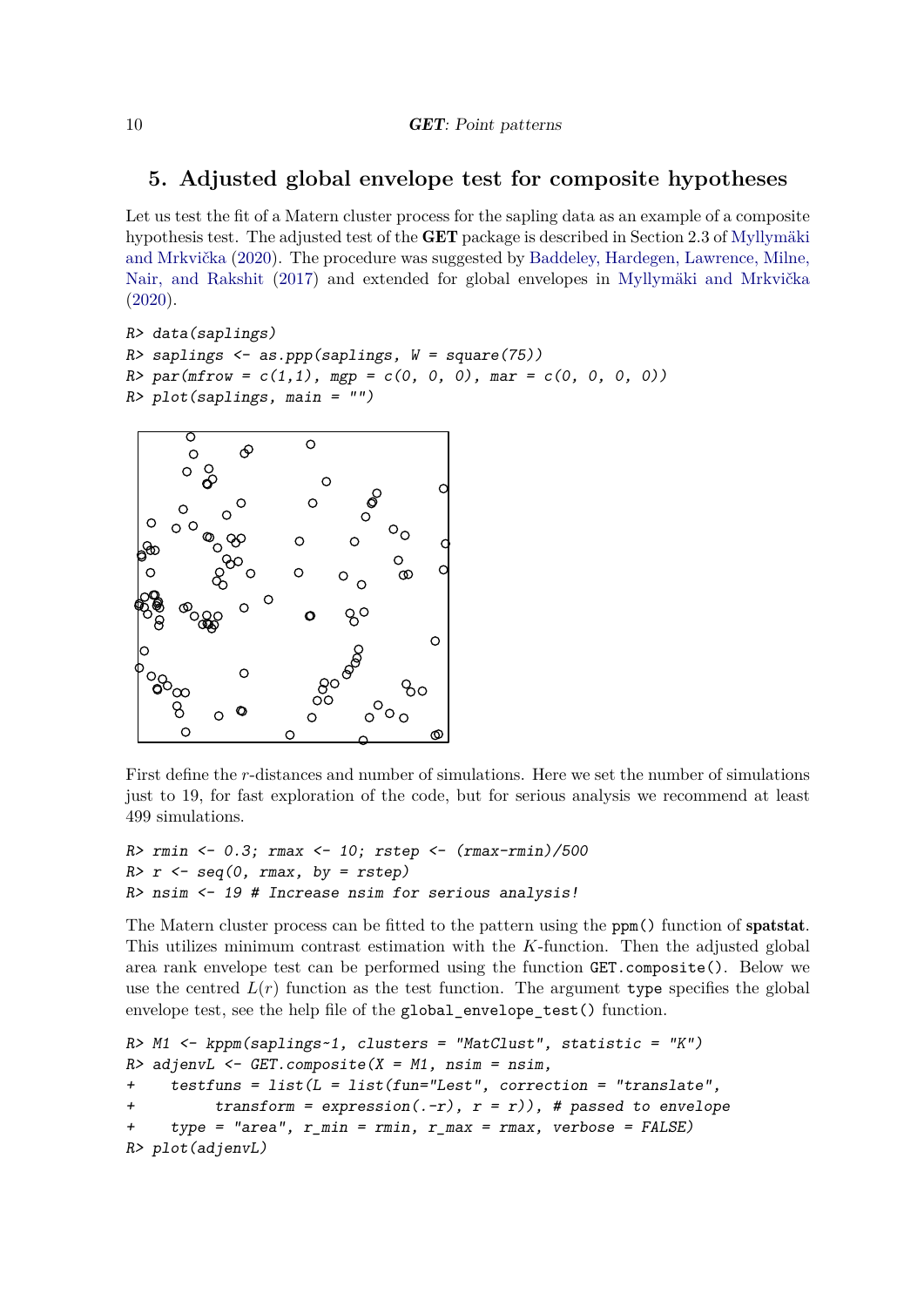

## **6. Testing global and local dependence on covariates**

The function GET.spatialF() performs the one-stage global envelope tests based on spatial *F*- and *S*-statistics [\(Myllymäki, Kuronen, and Mrkvička 2020\)](#page-17-4) to explore the effects of covariates in parametric point process models.

Let us look at a simple example of tropical rain forest trees.

#### R> data(bei)

Let us study the effect of gradient on the intensity of the trees. We define the full model including this interesting covariate and the reduced model, which is otherwise the same as the full model, but the interesting covariate is excluded. Further the function fitppm() defines how the (full or reduced) model can be fitted to the point pattern.

```
R> fullmodel <- ~ grad
R> reducedmodel <- ~ 1
R> fitppm <- function(X, model, covariates) {
+ ppm(X, model, covariates = covariates)
+ }
R> nsim <- 19 # Increase nsim for serious analysis!
R> res_sF <- GET.spatialF(bei, fullmodel, reducedmodel,
+ fitppm, bei.extra, nsim)
Generating 19 simulated patterns ...1, 2, 3, 4, 5, 6, 7, 8, 9, 10, 11, 12, 13, 14, 15, 16,
```
R> plot(res\_sF\$F)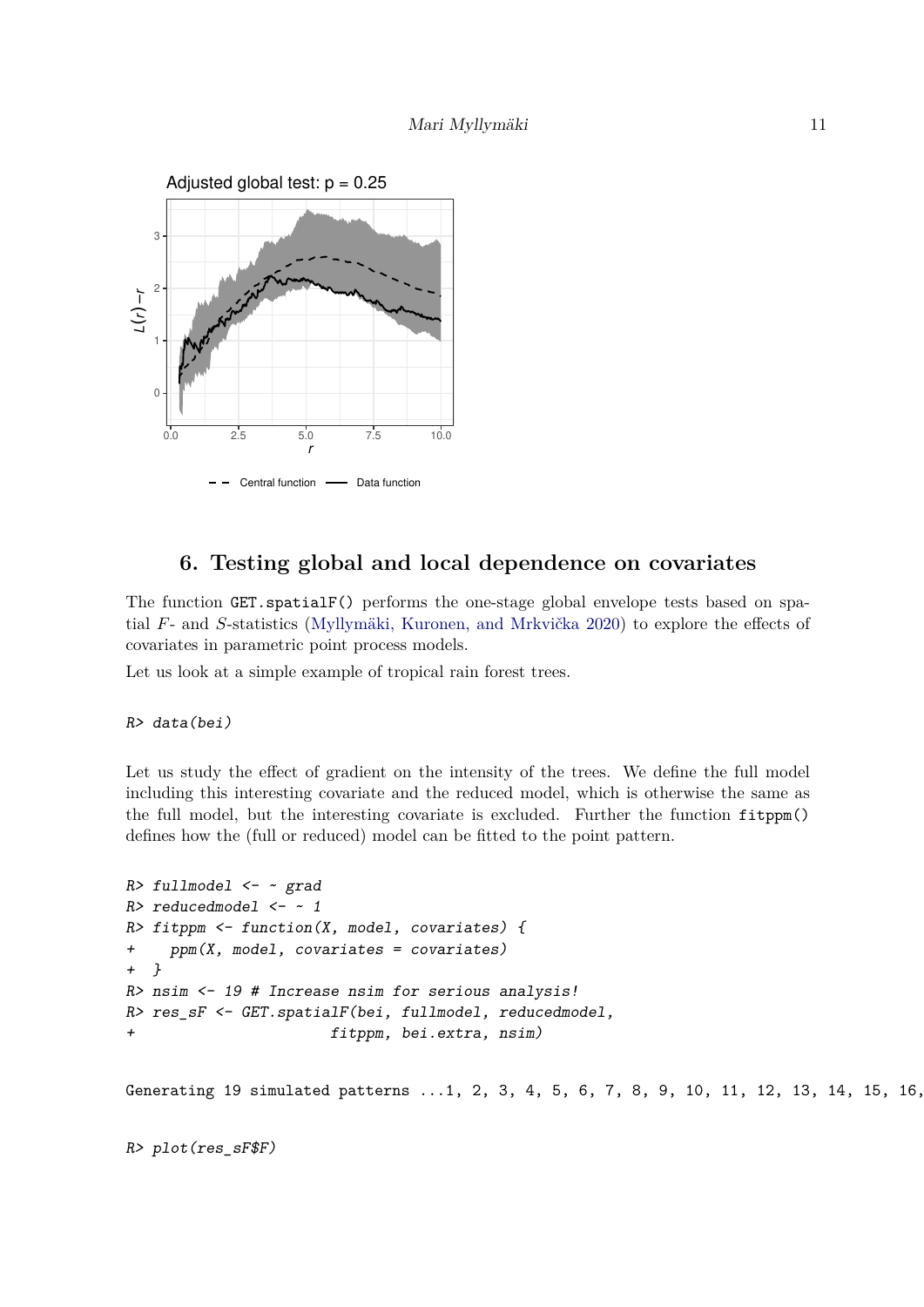### Global envelope test:  $p = 0.05$ Alternative = "greater"



R> plot(res\_sF\$S)



Another example is the test of the effect of elevation on the point pattern of lightnings.

```
R> # Example of forest fires
R> data("clmfires")
R> # Choose the locations of the lightnings in years 2004-2007:
R> pp.lightning <- unmark(subset(clmfires, cause == "lightning" &
+ date >= "2004-01-01" & date < "2008-01-01"))
R> covariates <- clmfires.extra$clmcov100
R> covariates$forest <-
+ covariates$landuse == "conifer" | covariates$landuse == "denseforest" |
+ covariates$landuse == "mixedforest"
R> fullmodel \leq ~ elevation + landuse
```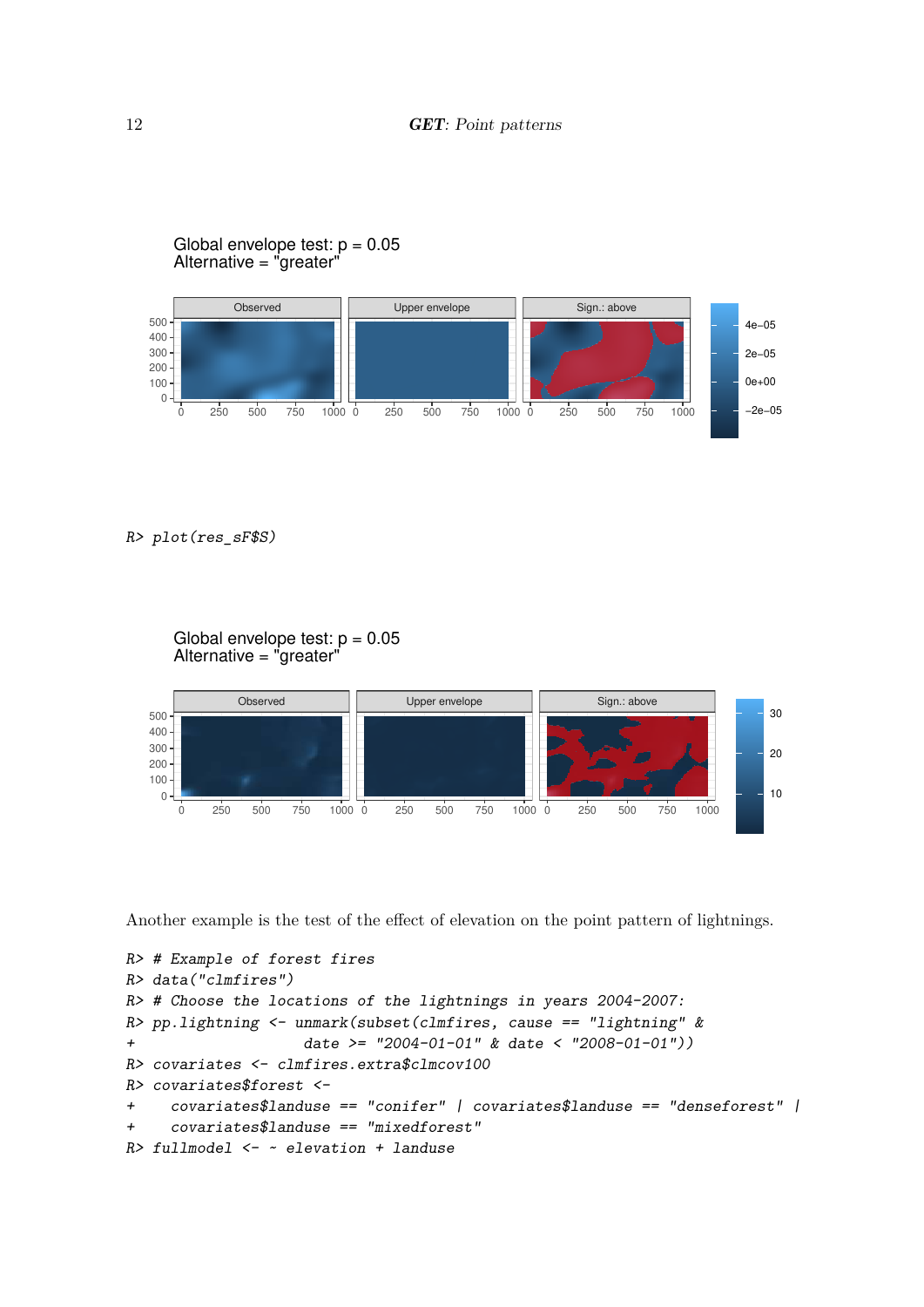```
R> reducedmodel <- ~ landuse
R> nsim <- 19 # Increase nsim for serious analysis!
R> res_sF2 <- GET.spatialF(pp.lightning, fullmodel, reducedmodel,
+ fitppm, covariates, nsim)
```

```
Generating 19 simulated patterns ...1, 2, 3, 4, 5, 6, 7, 8, 9, 10, 11, 12, 13, 14, 15, 16,
```

```
R> plot(res_sF2$F)
```


R> plot(res\_sF2\$S)



Above only the inhomogeneous Poisson process was used as the model. Examples of the fitfun() functions for clustered and regular processes are: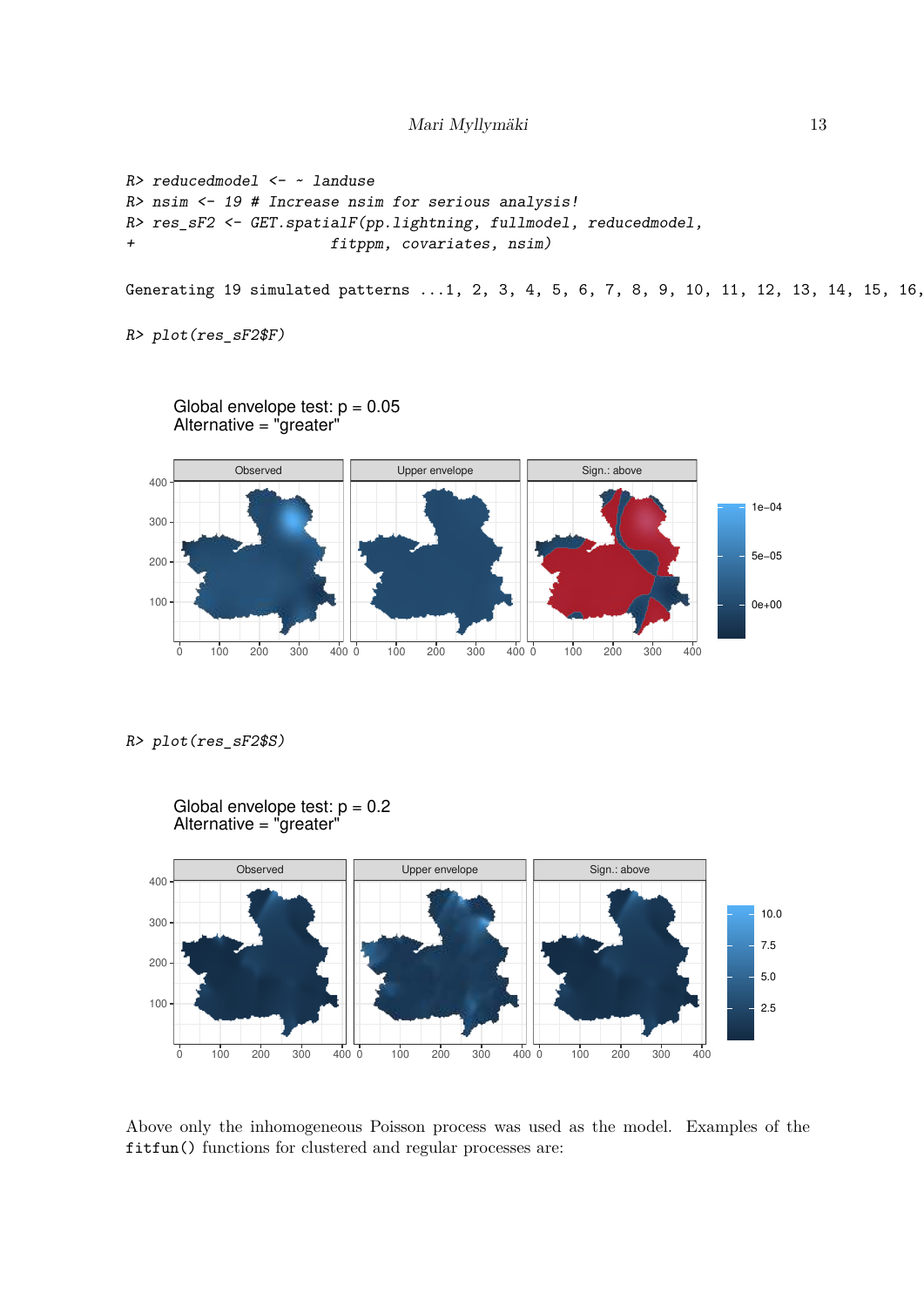```
R> # fitfun for the log Gaussian Cox Process with exponential covariance function
R> fitLGCPexp <- function(X, model, covariates) {
+ kppm(X, model, clusters = "LGCP", model = "exponential", covariates = covariates)
+ }
R> # fitfun for the hardcore process with hardcore radius 0.01
R> fitHardcore <- function(X, model, covariates) {
+ ppm(X, model, interaction = Hardcore(0.01), covariates = covariates)
+ }
```
### **7. An example analysis of the saplings data set**

This is the example of [Myllymäki](#page-17-3) *et al.* [\(2017,](#page-17-3) Supplement S4). The saplings data set is available at the GET package.

```
R> data(saplings)
R> saplings <- as.ppp(saplings, W = square(75))
```
First choose the r-distances for  $L(r)$  and  $J(r)$  functions, respectively.

```
R> nr <- 500
R > rmin \leftarrow 0.3; rminJ \leftarrow 0.3R> rmax \leftarrow 10; rmaxJ \leftarrow 6
R> rstep <- (rmax-rmin)/nr; rstepJ <- (rmaxJ-rminJ)/nr
R> r <- seq(0, rmax, by = rstep)
R > rJ \leftarrow seq(0, rmaxJ, by = rstepJ)
```
### **7.1. The CSR test based on the L(r)-r function**

Note: CSR is simulated by fixing the number of points and generating nsim simulations from the binomial process, i.e. we deal with a simple hypothesis.

First, the envelope function of the spatstat package can be used to generate nsim simulations under CSR and to calculate the centred *L*-function for the data and each simulation.

```
R> nsim <- 1999 # Number of simulations
R> env <- envelope(saplings, nsim = nsim,
+ simulate = expression(runifpoint(ex = saplings)), # Simulate CSR
+ fun = "Lest", correction = "translate", # estimator of L with transl. edge corr.
+ transform = expression(.-r), # Take the L(r)-r function instead of L(r)+ r = r, # Specify the distance vector
    savefuns = TRUE, # Save the estimated functions+ verbose = FALSE)
```
Then the curves can be cropped to the desired interval of distances  $[r_{\min}, r_{\max}]$ 

R> curve\_set  $\leq$  - crop\_curves(env, r\_min = rmin, r\_max = rmax)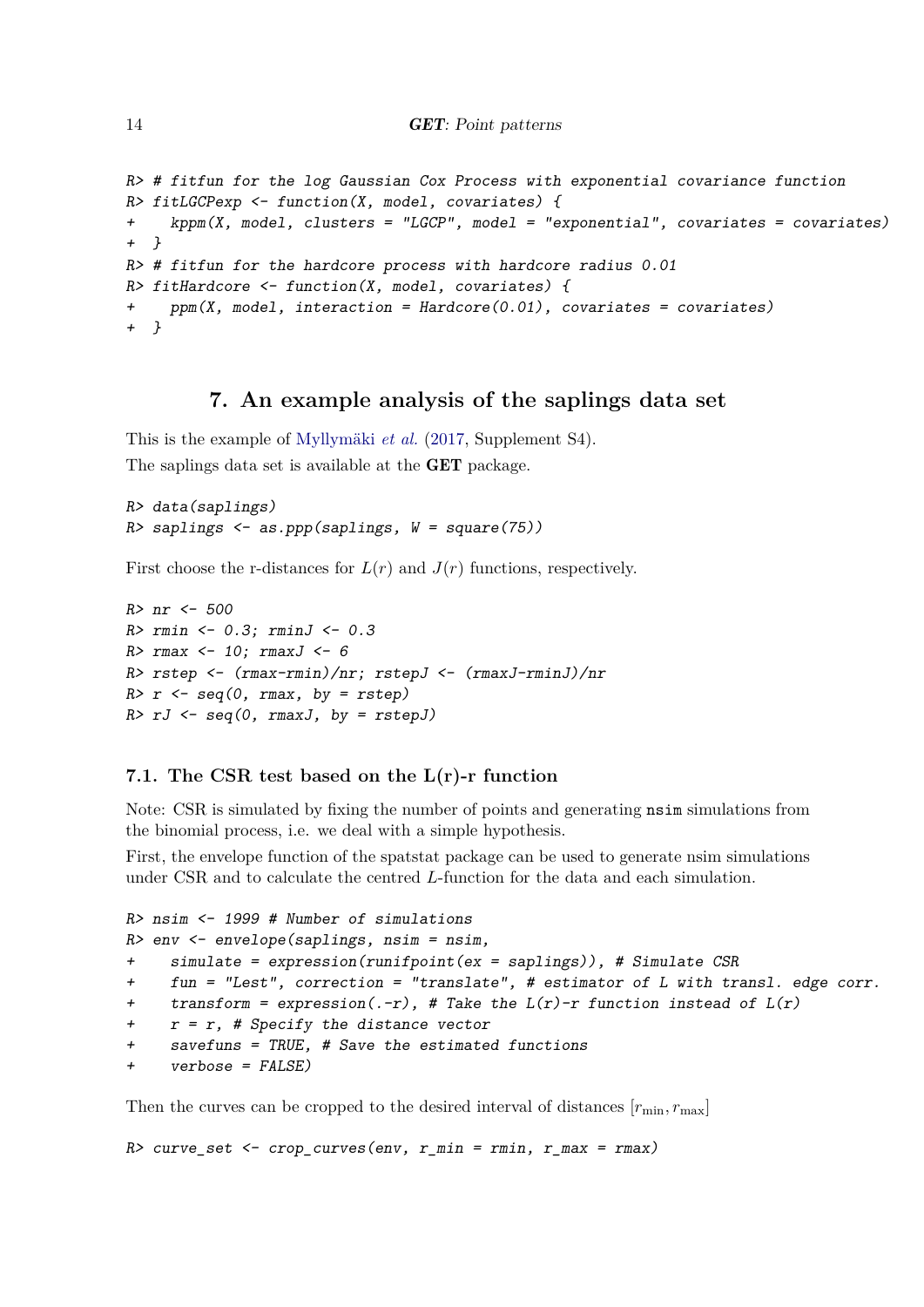And a global envelope test done by means of the global envelope test () function (type="rank" and larger nsim was used in [Myllymäki](#page-17-3) *et al.* [\(2017,](#page-17-3) S4):

```
R> res_sapl <- global_envelope_test(curve_set, type = "erl")
R> plot(res_sapl) + ylab(expression(italic(hat(L)(r)-r)))
```


The CSR hypothesis is clearly rejected and the rank envelope indicates clear clustering of saplings. As a next step, we explore the Matern cluster process as a null model. This is a composite hypothesis.

### **7.2. Testing the fit of a Matern cluster process**

First we fit the Matern cluster process to the pattern. Here we use the minimum contrast estimation with the *K*-funcion (the pair correction function can be chosen by setting statistic  $=$  "pcf").

```
R> fitted_model <- kppm(saplings~1, clusters = "MatClust", statistic = "K")
```
Next step is to perform the adjusted directional quantile global envelope test using the centred *L*-function. (For the rank envelope test, choose type = "rank" instead and increase nsim.)

```
R> nsim <- 19 # 19 just for experimenting with the code!!
R> #nsim \leftarrow 499 # 499 is ok for type = 'qdir' (takes > 1 h)
R> adjenvL_sapl <- GET.composite(X = fitted_model,
+ fun = "Lest", correction = "translate",
+ transform = expression(\cdot-r), r = r,
+ type = "qdir", nsim = nsim, nsimsub = nsim,
+ r_min = rmin, r_max = rmax, verbose = FALSE)
```
The result can then be plotted:

```
R> plot(adjenvL_sapl) + ylab(expression(italic(L(r)-r)))
```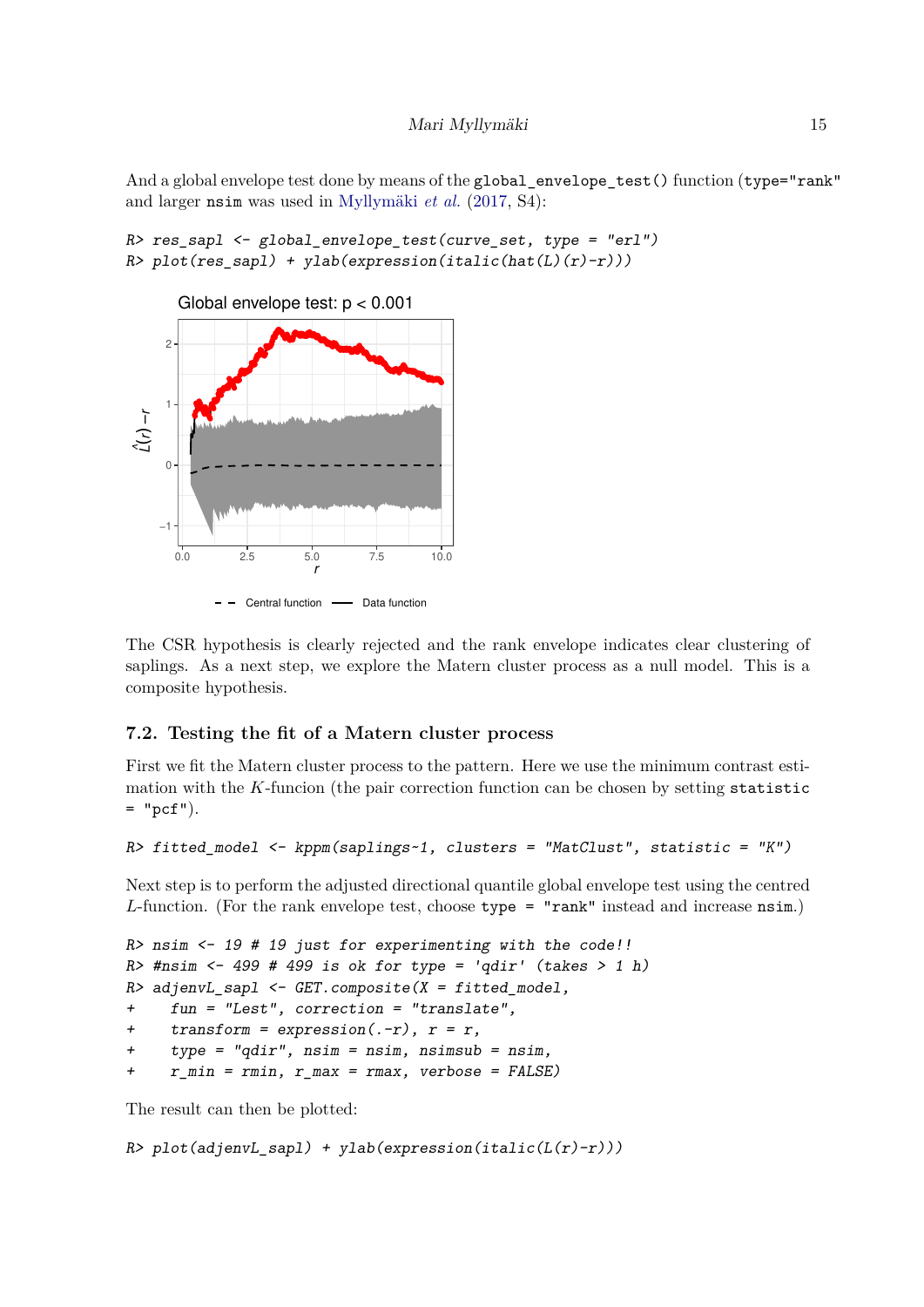

From the test with the centred *L*-function, it appears that the Matern cluster model would be a reasonable model for the saplings pattern. To further explore the goodness-of-fit of the Matern cluster process, test the model with the *J*-function: This takes quite some time if nsim is reasonably large.

```
R> adjenvJ_sapl <- GET.composite(X = fitted_model,
```
- + fun = "Jest", correction = "none", r = rJ,
- + type = "qdir", nsim = nsim, nsimsub = nsim,
- + r\_min = rminJ, r\_max = rmaxJ, verbose = FALSE)

And, plot the result

R> plot(adjenvJ\_sapl) + ylab(expression(italic(J(r))))

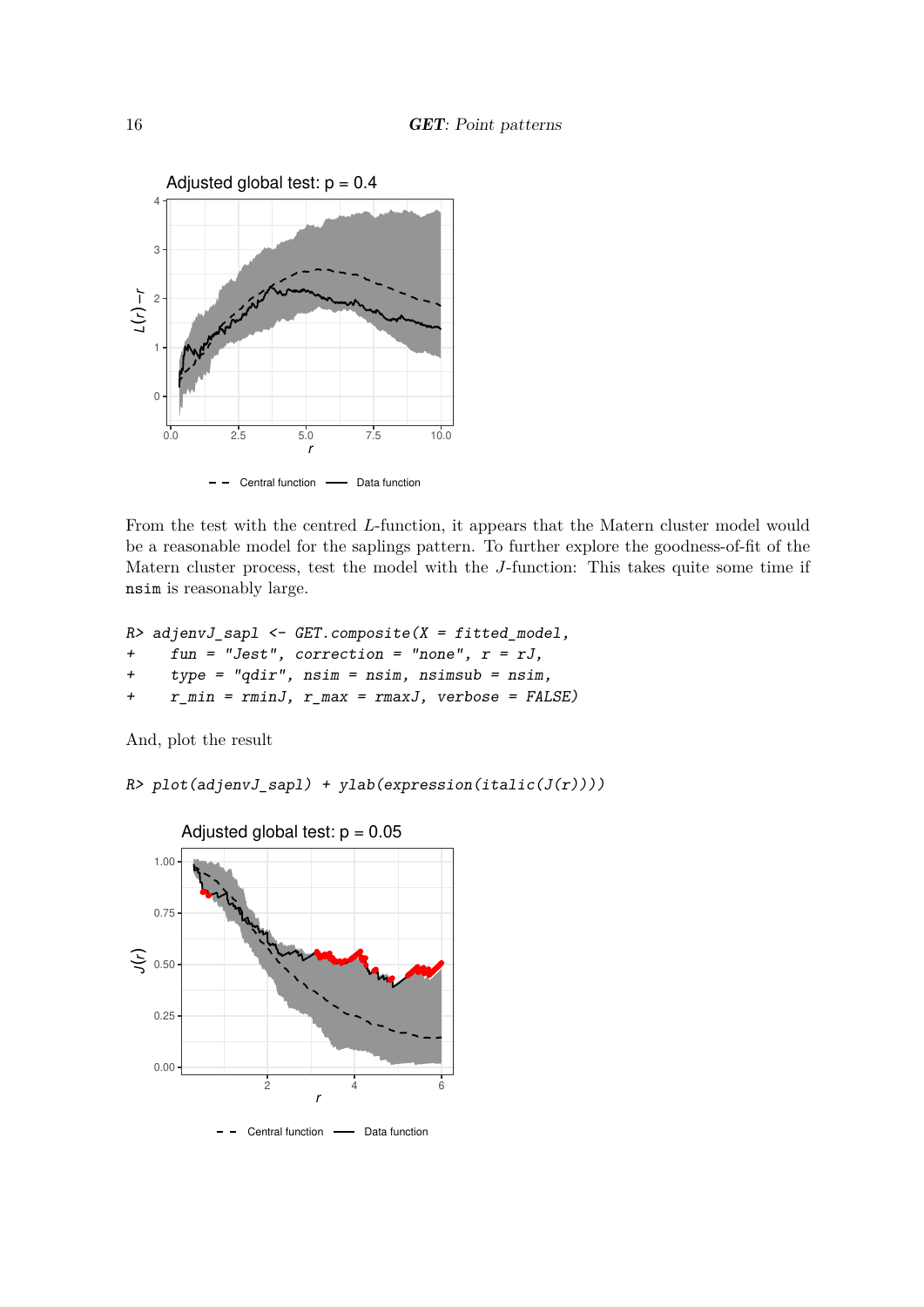Thus, it appears that the Matern cluster process is not adequate for the saplings data. The Matern cluster model might be interpreted as a regeneration process in circular gaps between large trees. However, it is possible that the gap openings in the forest were not exactly circular, thereby leading to the rejection of the model by the *J*-function.

It is also possible to test the fit of the Matern cluster process simultaneously by the two test functions:

```
R> adjenvLJ sapl <- GET.composite(X = fitted model,
    testfuns = list(L = list(fun = "Last", correction = "translation",+ transform = expression(. - r), r = r),+ J = list(fun = "Jest", correction = "none", r = rJ)),+ type = "erl", nsim = nsim, nsimsub = nsim,
    r_{min} = c(rmin, rminJ), r_{max} = c(rmax, rmaxJ),save.cons.envelope = TRUE, verbose = FALSE)
R> plot(adjenvLJ_sapl)
```


### **References**

- <span id="page-16-2"></span>Baddeley A, Hardegen A, Lawrence T, Milne RK, Nair G, Rakshit S (2017). "On Two-Stage Monte Carlo Tests of Composite Hypotheses." *Computational Statistics & Data Analysis*, **114**, 75–87. [doi:https://doi.org/10.1016/j.csda.2017.04.003](https://doi.org/https://doi.org/10.1016/j.csda.2017.04.003).
- <span id="page-16-0"></span>Baddeley A, Rubak E, Turner R (2015). *Spatial Point Patterns: Methodology and Applications with* R. Chapman and Hall/CRC Press, London.
- <span id="page-16-1"></span>Mrkvička T, Myllymäki M, Hahn U (2017). "Multiple Monte Carlo Testing, with Applications in Spatial Point Processes." *Statistics and Computing*, **27**(5), 1239–1255. [doi:10.1007/](https://doi.org/10.1007/s11222-016-9683-9) [s11222-016-9683-9](https://doi.org/10.1007/s11222-016-9683-9).